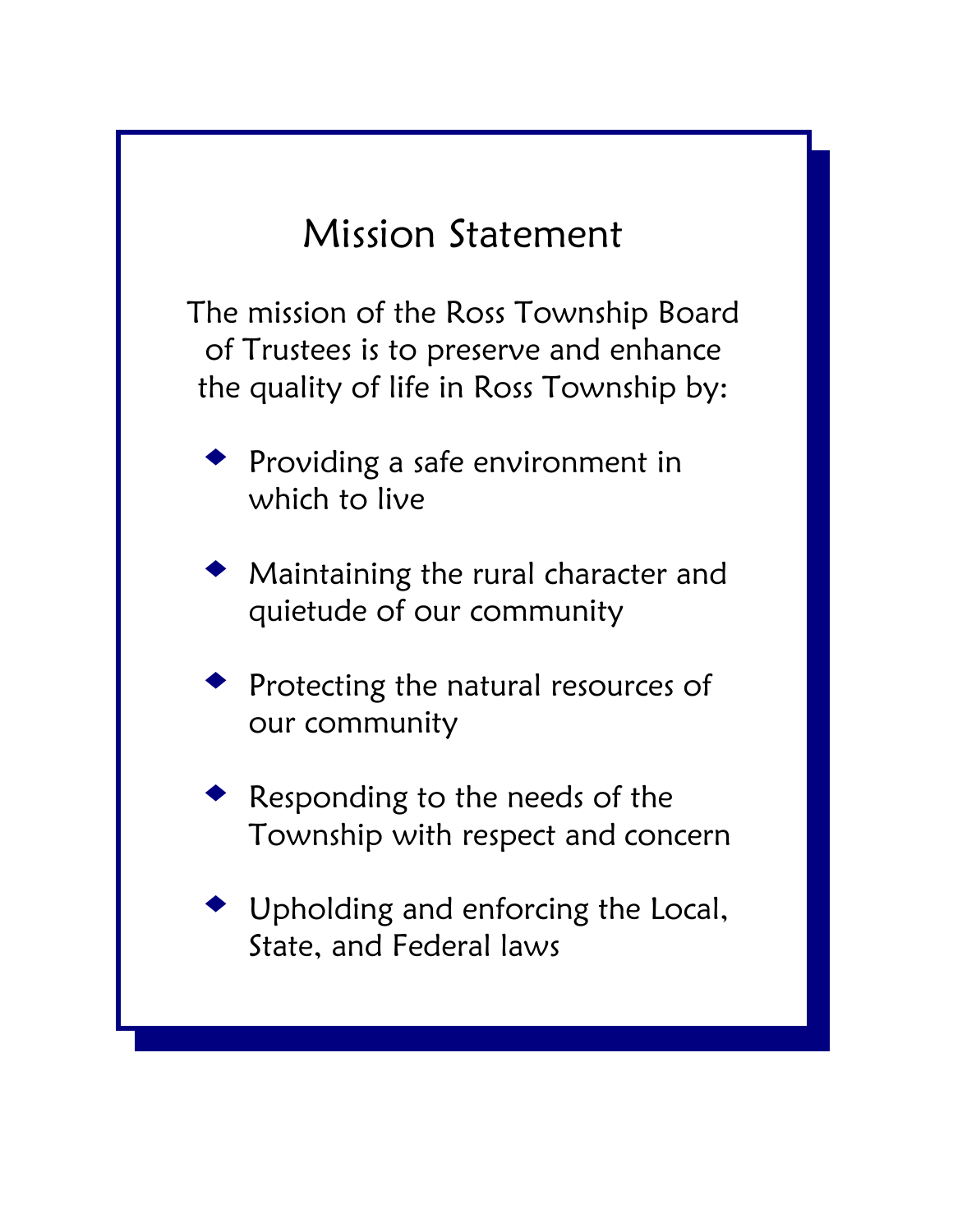#### **INTRODUCTION**

#### **What Is Community Planning?**

Community planning is planning by municipal (Township) government. It is concerned with the solving of existing physical, social and economic problems as well as providing for theoptimum environment for those components of the community over time. Community planning operates under the general objectives established by state enabling legislation. The Michigan Planning Enabling Act (Act 33 of 2008) provides for the creation of Township planning commissions, the development of comprehensive plans and the regulation of land. Under this Act, a Township may create a planning commission to make plans for the unincorporated areas of the Township. Such plans are intended to provide the framework for public capital improvements, zoning and other land use controls administered through the Township, County and State governments over the life of the plan. The aim of community planning is to achieve optimum compatibility and efficiency among the various elements that make up the community. Community planning can prevent duplication of effort among the various levels of government and avoid unnecessary competition for limited financial resources. Just as important, community planning can influence the stabilization, conservation and improvement of private property and natural resources.

## **What Is the Master Plan?**

The Master Plan is a product of the planning process. Through text, maps and other graphic aids, it explains the philosophy and desires of the Township about its future. The Plan seeks to express an ideal community in terms of existing conditions, growth potential and accepted planning standards. Yet it is flexible enough so that changing conditions will allow Ross Township to adapt as necessary to accomplish the general precepts of the plan. To be most effective, the plan must reflect the joint participation of citizens, businesses and public officials in the orderly development of the Township.

Ross Township's proximity to Kalamazoo and Battle Creek, its rural atmosphere, and its institutional resources make it an ideal place for people to live. The need to balance development demands with the desire to retain the Township's rural atmosphere prompted the Township's Planning Commission to update its Master Plan. While land use issues are the central focus of the Plan, it also identifies issues related to public services, roads, community facilities, recreation, agriculture, institutional land holdings, and the area's natural environment. A good master plan should consider these factors and use the right planning tools to guide land use decisions so as to take advantage of the Township's strengths while still preserving its assets.

Most of the issues identified in the Plan are a direct result of the types of public participation used during the planning process. Methods of public participation included a community survey, issue identification workshops, interviews, open meetings and public hearings. The Planning Commission used all of these forms of local input to identify issues, develop goals and create policies to guide the Township towards those goals.

The Master Plan represents the efforts of the community to set goals and an overall vision for the Township. This Plan will guide Ross Township's development through the year 2040, when the Plan will require updating. The Township should frequently review the Plan (at a minimum, once every five years by law) to ensure the goals still match the community's desires and to ensure the responsible parties are following the established policies.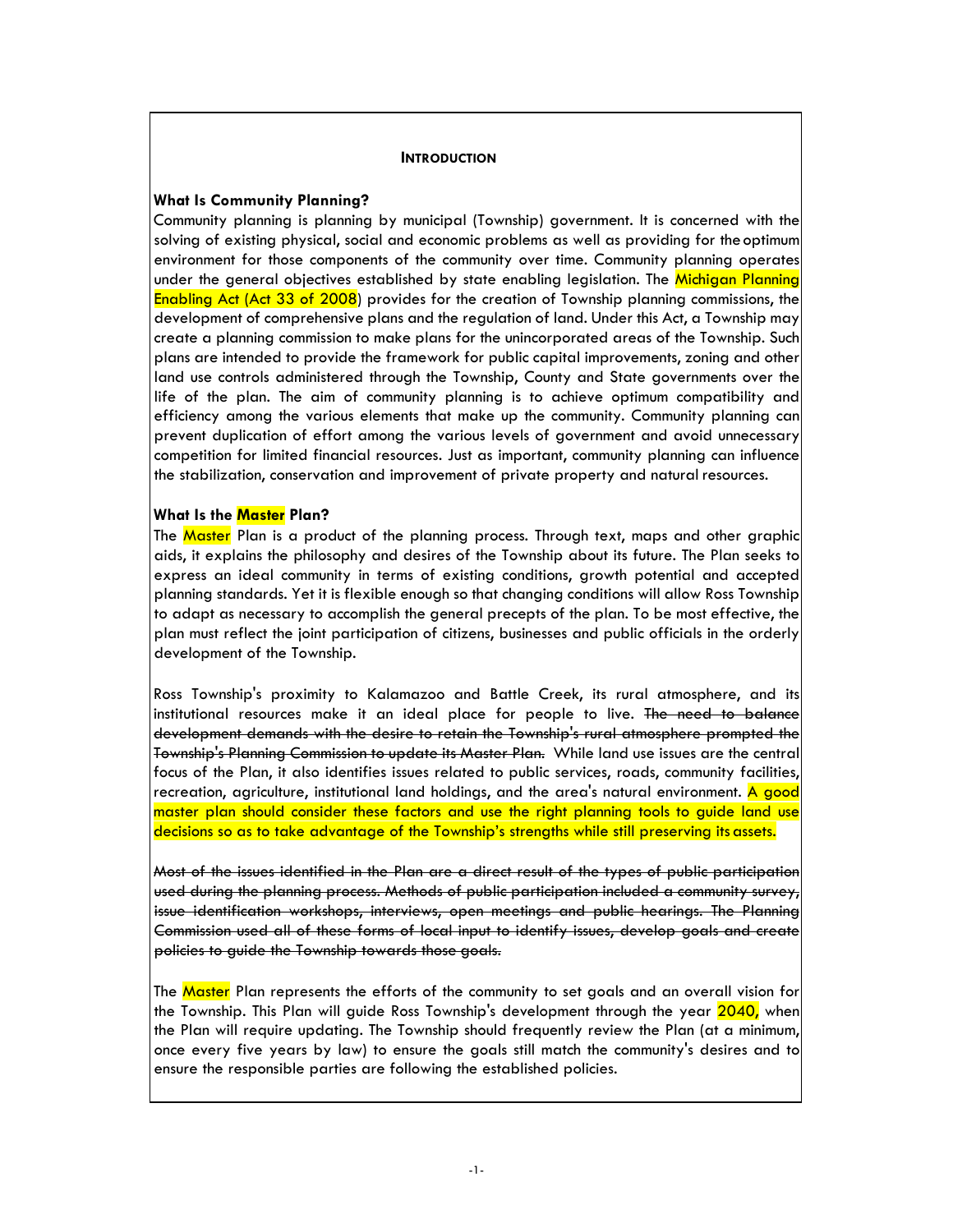## **The Master Plan's Relationship to Zoning**

The Michigan Zoning Enabling Act states that the 'zoning ordinance shall be based upon a plan designed to promote the public health, safety, and general welfare, (and) to encourage the use of land in accordance with their character and adaptability . .'

The Master Plan is a policy document and serves as the basis for the Zoning Ordinance and Zoning Map. Zoning decisions found to be inconsistent with the Plan may be found to be invalid by the courts.

In other words, the Master Plan sets forth the vision for the Township, while the Zoning Ordinance establishes the land use regulations designed to implement that vision. The areas delineated on the Future Land Use Map are called 'land use classifications' and are not the same as zoning districts on the Zoning Map. The land use classification sets forth the desired land use, whereas the zoning district establishes what can happen under current conditions.

To that end, the Future Land Use Map will not directly match the Zoning Map or align with existing land uses. However, the Plan reflects the long-range desires for land development, and it is expected that future rezonings and land use decisions will conform to the Master Plan.

The Zoning Plan contained within the Master Plan describes how the land use classifications on the Future Land Use Map correlate to the zoning districts on the Zoning Map. The Zoning Plan will help determine how the Zoning Ordinance should be amended to implement the Master Plan.

## **Creating the Master Plan**

The original Township Master Plan was adopted in 2002. Following receipt of significant public input and a comprehensive review of goal statements related to residential, commercial, industrial, agricultural, institutional, and open space land use, specific goals and policies were developed for the period of 2000 through 2020. The goals and policies set forth in the 2002 Master Plan were based on population projections, development trends, and anticipated land preservation activities.

Consistent with the Michigan Planning Enabling Act of 2008, the Planning Commission conducted a review of the Master Plan in 2010. It was determined that the Plan remained generally relevant on land use policies but received minor updates to incorporate goals and objectives specific to the quality of the Gull Lake watershed; strengthen and clarify established future land use classifications; and, incorporate a zoning plan.

In 2018, the Ross Township Master Plan Review Committee conducted a review of the 2011 updated Master Plan. A minor update of the document was considered to be desirable so as to incorporate current demographic data; respond to new planning law and land use regulatory options; and, recognize recent development activity and changes in 'existing conditions'.

The 2011 Master Plan update was accomplished in three basic steps:

First, updated information about the Township was gathered related to demographics, land use, and public facilities and services. This information is presented in Sections I through IV. The updated information was then used to confirm/update the Goals and Objectives set forth in Section VI that serve as the foundation of the Plan. Lastly, using the confirmed Goals and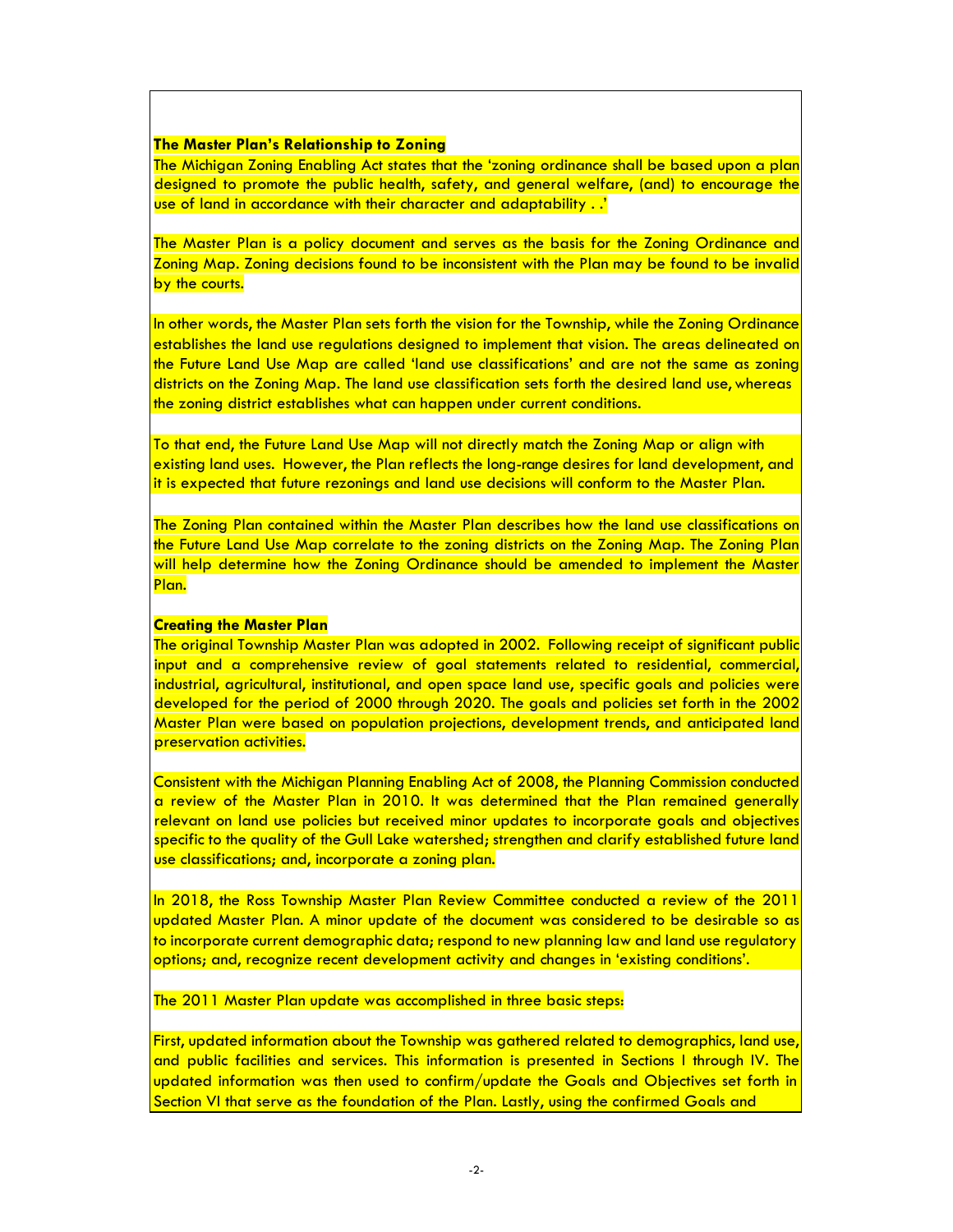Objectives as a guide, the Future Land Use Plan and Implementation Plan were updated for accuracy and relevance.

The Planning Commission then initiated the adoption process required by the Michigan Planning Enabling Act. The draft updated Plan was reviewed by the Township Board and then released for review by the surrounding communities and the Kalamazoo County Planning Commission. Following the mandated review/comment period, the Planning Commission held a public hearing on xxxxxxx, 2021 and the Plan was adopted by the Township Board on xxxxxxx, 2021. The resolution of adoption is copied on the inside back cover of this document, in accordance with the Act.

Pursuant to the recommendation of the Master Plan Review Committee, a full rewrite of the Master Plan will be considered following the release of the 2020 census information and will include a broad-based and meaningful public engagement element in the planning process.

#### **How to Use This Plan**

The Master Plan will have an impact on the future of your property. It is important that you become familiar with the Plan and what it may mean to you and your community.

*What land use is proposed for your property or the area surrounding your property?* This information is set forth on the Future Land Use Map and described in Section VII. Find the land use classification in which your property is located and then read the description of the classification applied to your property. If you have a specific proposal that is inconsistent with the expectations of the Plan, you will want to review the Plan in more detail.

*How does the Plan affect your property?* The future land use designation of your property indicates the planned use of your property. This does not mean that you cannot continue the use that you currently have. Land use within the Township is dictated by zoning. See the Zoning Ordinance for zoning standards specific to your property.

How does the Township view development in your area? The Future Land Use Plan/Map indicate the type of development planned for your area; it may be specific or somewhat general. The Future Land Use Classifications set forth in Section VII and the goals/objectives for land use within the Township set forth in Section VI provide details on the direction of future land use within your general area.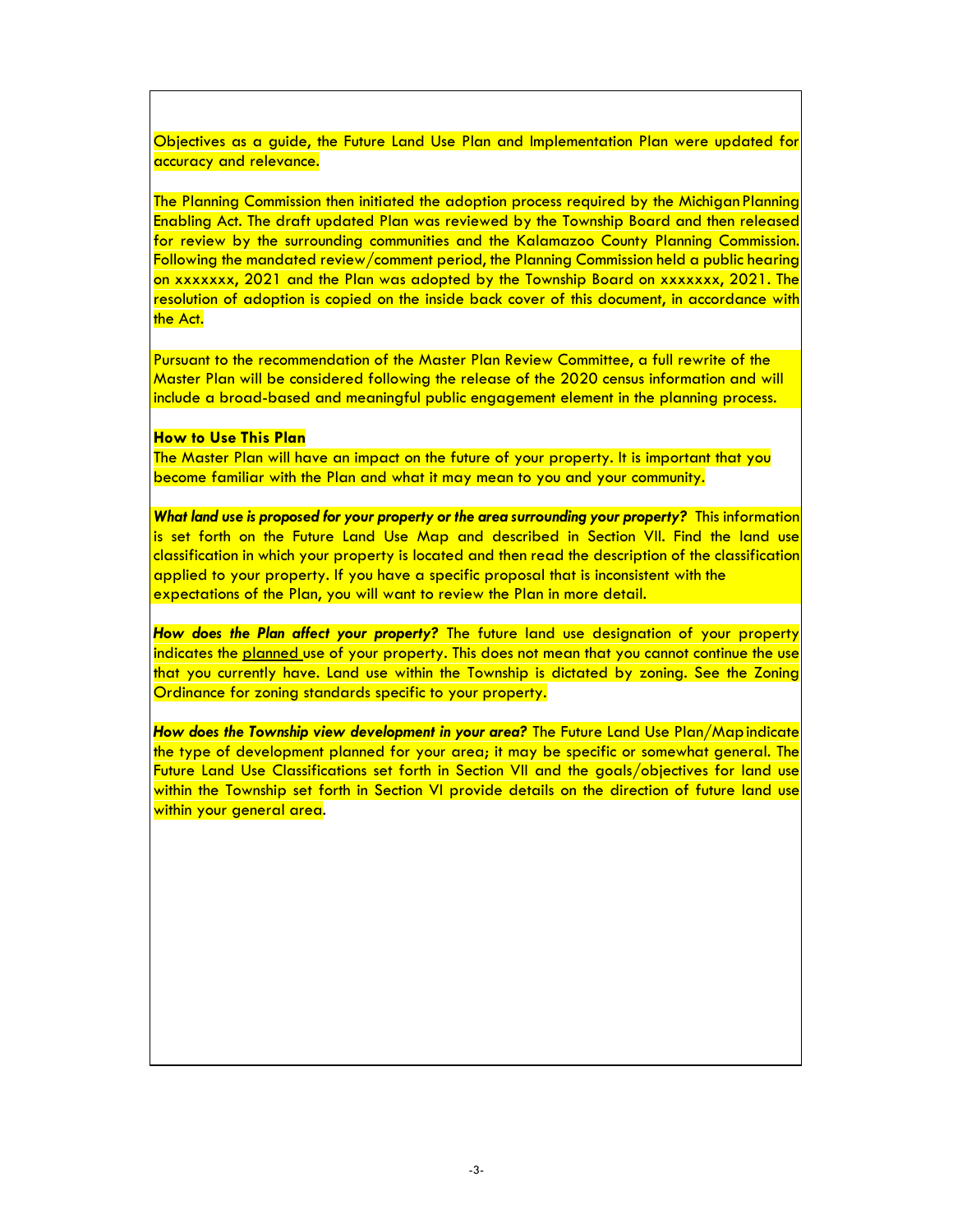#### **Plan Summary**

Ross Township is a community of rich and diverse natural resources. It is also home to over 4,000 almost 5,000 people who strongly value those resources and desire to protect and preserve them. At the same time, it is inevitable that change (physical, social and economic) will occur. With its close proximity to both Kalamazoo and Battle Creek, the Township is in a geographic location that is undergoing development pressures. The Township's population is substantially older than other townships in Kalamazoo County, has a higher level of income and in general is employed outside of the Township, making Ross Township a "bedroom" community – one where residents live, and commute elsewhere to work.

Historically, row crop and orchard farming have played an important role in defining the Township's character, as a number of large landholders engaged in farming as a full-time occupation. Over time, as the economics of agriculture have changed, farmers have retired, and transportation improvements have made people more mobile, the amount of land in agriculture production has been declining. Concurrently, the larger lakes in the Township, primarily Gull Lake, have traditionally been a summer vacation spot for people who lived in other communities. Within the past 20 years, as those summer residents became older and retired, many turned their summer home into a year-round residence.

A number of other related factors have contributed to the changing character of the Township. Those factors are allied to the "push-pull" model of community change. There has been a longterm trend among households to move out of urban areas for a variety of reasons (traffic congestion; small, older homes; crime; taxes) to more rural areas that appear more attractive because those conditions either don't exist or are substantially less pervasive in those areas. The negative conditions create a "push" factor. The attractive conditions create a "pull"factor. Ross Township's rural character, relatively low density of development, variety of natural resources (especially lakes, wetlands and woodlands) and overall natural beauty combine to attract new residents. At the same time, Township representatives and residents understand that the very environment that makes the area an attractive place to live is always in danger of being diminished unless the resources that make up that environment are protected. Ross Township is in an envious position in one sense because about 20 percent of its land area is owned and managed by institutions and nonprofit organizations, the great majority whose focus is the preservation of open space, forests, wetlands and agricultural lands for research, education and recreation. On the other hand, such a large amount of land in tax-exempt status substantially limits local property tax revenues.

That is the focus of this Plan – to prepare for changes that are likely to occur in the man-made environment while providing the means to protect, and even enhance, the natural environment. The Plan is essentially divided into two major parts. Sections I through V pertain to existing conditions and the public's perceptions of those conditions, as well as their preferences about the future of the Township. Sections VI through VIII contain the Township's aspirations for the future, as reflected in its adopted goals and objectives, the description of how land uses are proposed to be distributed within the future, and recommended policies and activities that are intended to enable the Township and its residents to implement this Plan.

The Ross Township Master Plan is intended to provide a framework for managing change within the Township to the year 2040. That consists of providing for development while preserving and protecting the environment that could otherwise be easily diminished through uncontrolled development.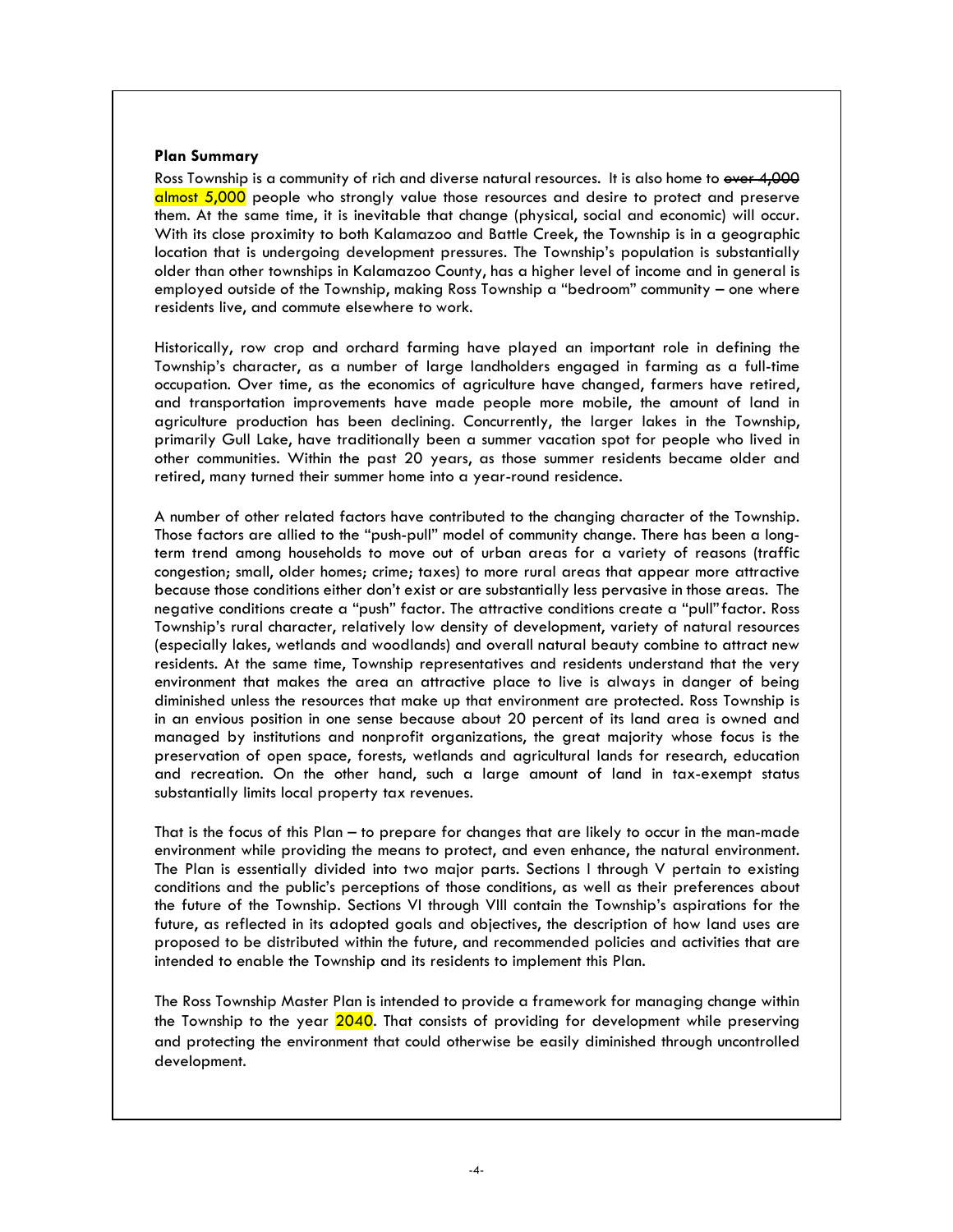The following goals were adopted as part of this Plan:

**Overriding Goal - Ross Township will preserve its rural character.** 

## **Supplementary Goals** – Ross Township will:

- Conserve the Township's Farmland
- Preserve the Township's Open Space
- Protect the Township's Natural Resources
- Protect the Quality of the Township's Ground and Surface Waters
- Facilitate Residential Development That Will Maintain the Rural Character of the Township
- Develop and Apply Innovative Development Standards and Techniques
- Assure a Safe and Efficient Network of Streets and Roads
- Provide Adequate Public Services and Facilities
- Assure a Planned, Concentrated Approach to Commercial and Industrial Development

The following are highlights of the elements of the Plan that are contained in Section VII Future Land Use.

- The Township estimates a population of 5,800-6,000 by the year 2040.
- Based upon that estimated population, it is anticipated that an additional 500 households will be living within the Township by the year 2040.
- Those households will require **approximately 500** additional housing units, of which 92% will be single family, 4% will be duplex and 4% will be multiple-family, similar to the distribution existing in the year 2000.
- Seventy percent of the new single-family residential development will be within cluster/open space configurations, encompassing 546 acres.
- Thirty percent of new single-family development will occur in traditional single lot or plat configurations along, or within close proximity to, County roads. These will encompass 147 acres at an average density of one unit per acre.
- New duplex and multiple-family housing will  $\overline{\text{occupy}}$  about  $14$  acres.
- In total, approximately  $\frac{707}{20}$  acres should be set aside for new residential development.
- New single-family residential development (particularly cluster/open space development) will be focused on currently undeveloped areas within the eastern and southern portions of the Township. Duplex and multiple-family housing will be concentrated around the Village of Augusta.
- New commercial activity will be focused around the M-89/38<sup>th</sup> Street area on the south side of the lake. A "village center" concept with mixed use/pedestrian oriented commercial uses is called for.
- Industrial development will be limited to an area north of Custer Road in sections 35 and 36. It is not the intention of the Township to actively promote industrial development.
- Residential, commercial and industrial development will be encouraged, through land use control standards in local ordinances, to adopt site design elements that minimize impacts upon the natural and scenic environment.